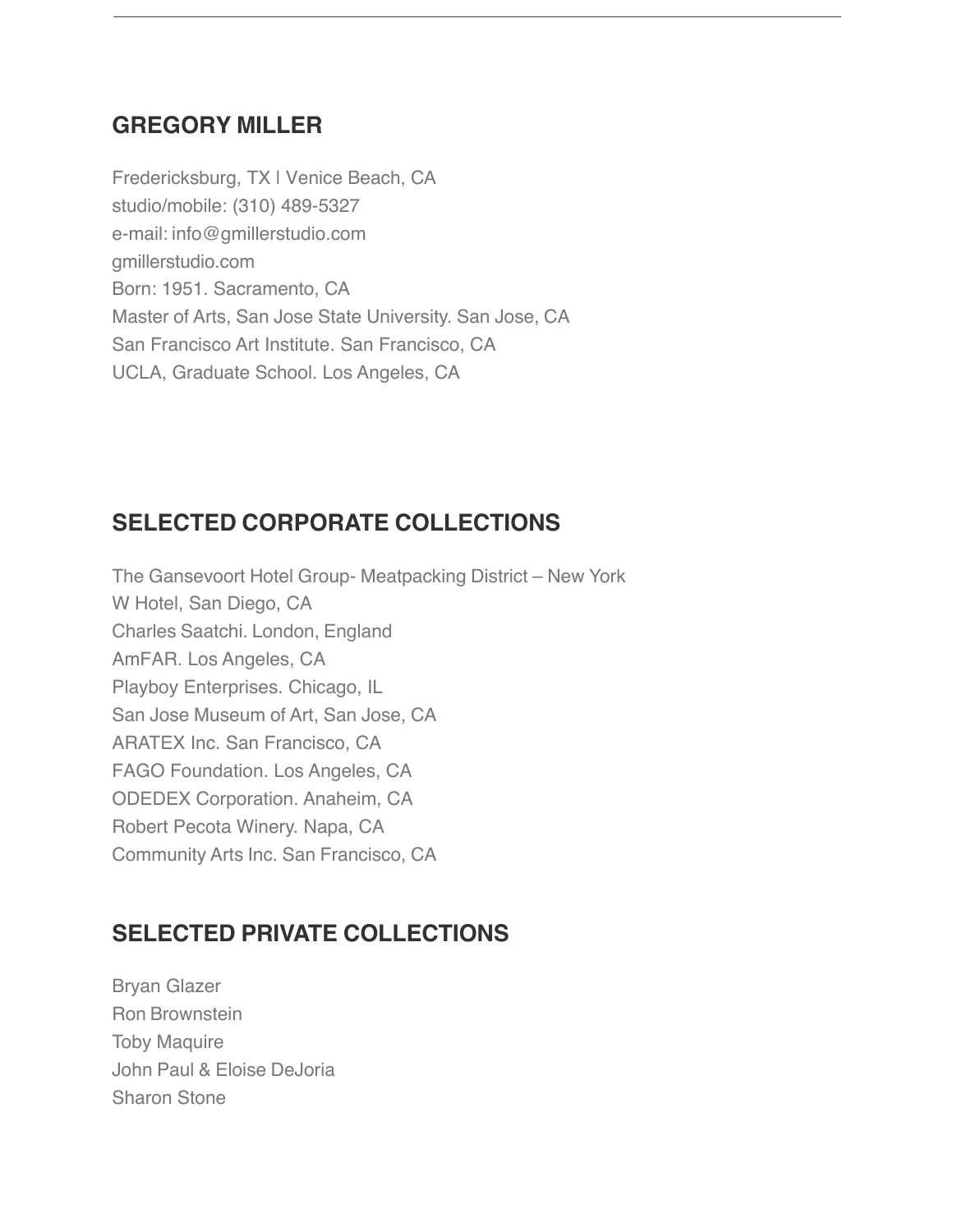Herb Bloch Nancy Sheffner Judy Slutzky Barbara & Sam Masket Jennifer & Gianluca Galtrucco Sue & William Brandt Jane Witter Sheryle Ulyate Ann Janss Staci & Bruce Kirschbaum Marg Helgenberger Kyle Ransford Jessica Alba Georgina Chapman & Harvey Weinstein Eli Manning Leslie & Gary Urano Caroline and John Byrne

### **SELECTED EXHIBITIONS**

#### 2022

Group Exhibition JoAnne Artman Gallery; Laguna Beach Group Exhibition William Turner Gallery; Santa Monica, CA Group Exhibition Gilman Gallery; Sun Valley, ID Group Exhibition White Room Gallery; Bridgehampton, NY Group Exhibition Kevin Barry Art Advisory; Las Vegas, NV

#### 2021

Group Exhibition JoAnne Artman Gallery; Laguna Beach Group Exhibition William Turner Gallery; Santa Monica, CA Group Exhibition Gilman Gallery; Sun Valley , ID

#### 2020

Group Exhibition JoAnne Artman Gallery; New York Group Exhibition JoAnne Artman Gallery; Laguna Beach Group Exhibition William Turner Gallery; Santa Monica, CA Group Exhibition Gilman Gallery; Sun Valley, ID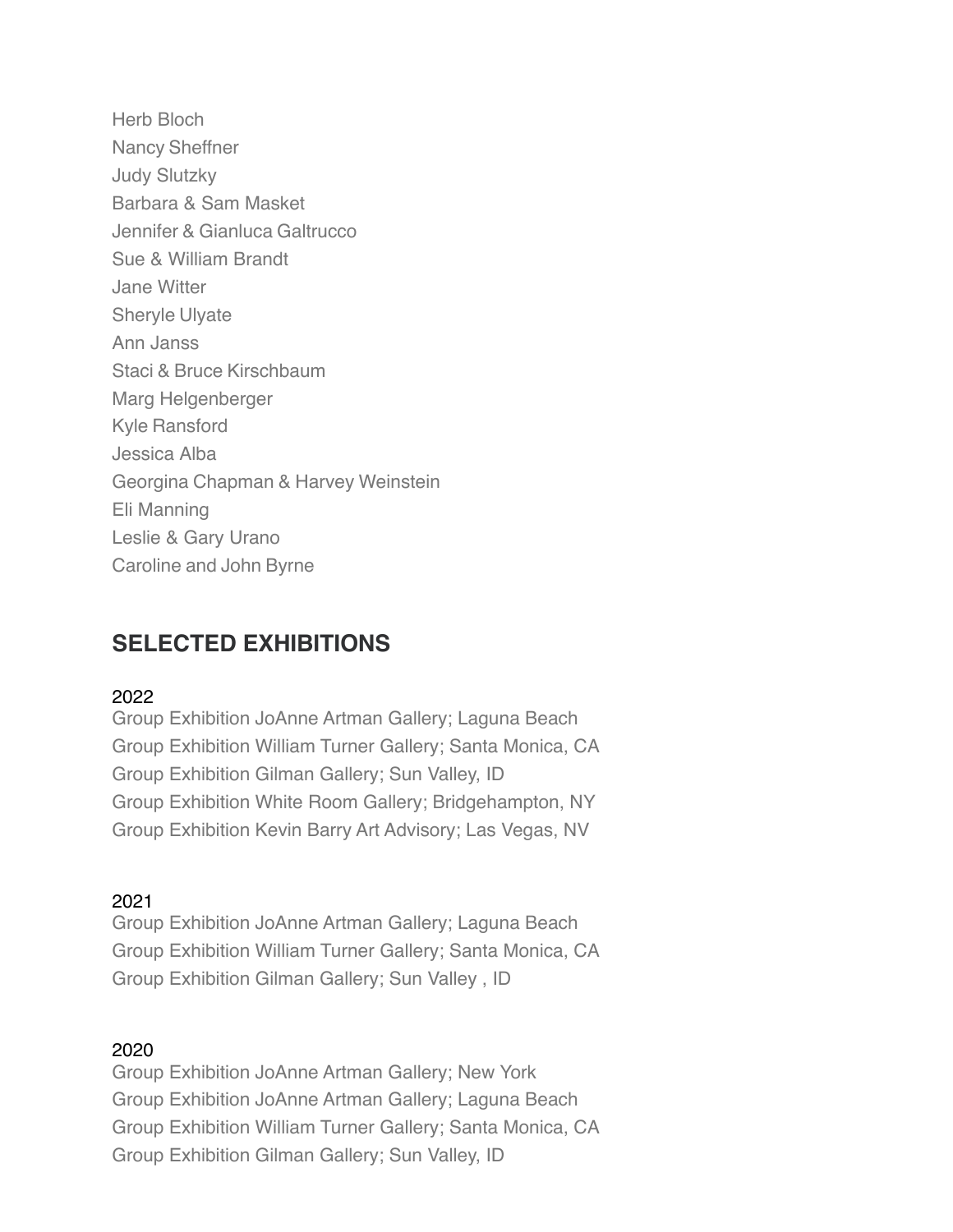Solo Exhibition Caldwell Snyder Gallery, San Francisco, CA Group Exhibition JoAnne Artman Gallery; New York, NY Solo Exhibition Caldwell Snyder Gallery; St. Helena, CA Group Exhibition William Turner Gallery; Santa Monica, CA

### 2018

Market Art + Design Bridgehampton, NY, Caldwell Snyder Gallery, San Francisco, CA Group Exhibition JoAnne Artman Gallery; New York, NY Solo Exhibition Caldwell Snyder Gallery; St. Helena, CA Solo Exhibition William Turner Gallery; Santa Monica, CA

### 2017

Solo Exhibition Surfari Crossroads Gallery; Sag Harbor, NY Group Exhibition Morrison Gallery, Kent, CT Group Exhibition Laura Rathe Fine Art, Houston, TX Group Exhibition JoAnne Artman Gallery, Laguna Beach, CA Art Fair Art Market San Francisco, Caldwell Snyder Gallery, San Francisco, CA Art Context New York, Caldwell Snyder Gallery, New York, NY Art Hamptons, Kidder Smith Gallery, Bridgehampton Historical Society in Bridgehampton, NY Solo Exhibition Gilman Contemporary; Ketchum, ID Solo Exhibition Caldwell Snyder Gallery; St. Helena, CA Solo Exhibition William Turner Gallery; Santa Monica, CA

### 2016

Solo Exhibition Surfari Crossroads Gallery; Sag Harbor, NY Solo Exhibition Caldwell Snyder Gallery; San Francisco, CA Solo Exhibition William Turner Gallery; Santa Monica, CA

### 2014

LA Art Show Caldwell Snyder Gallery; San Francisco, CA Solo Exhibition Caldwell Snyder Gallery; San Francisco, CA Solo Exhibition William Turner Gallery; Santa Monica, CA Solo Exhibition Campton Gallery; New York, NY

### 2013

LAArt Show Caldwell Snyder Gallery; San Francisco, CA London Art Fair Scream Gallery; London, UK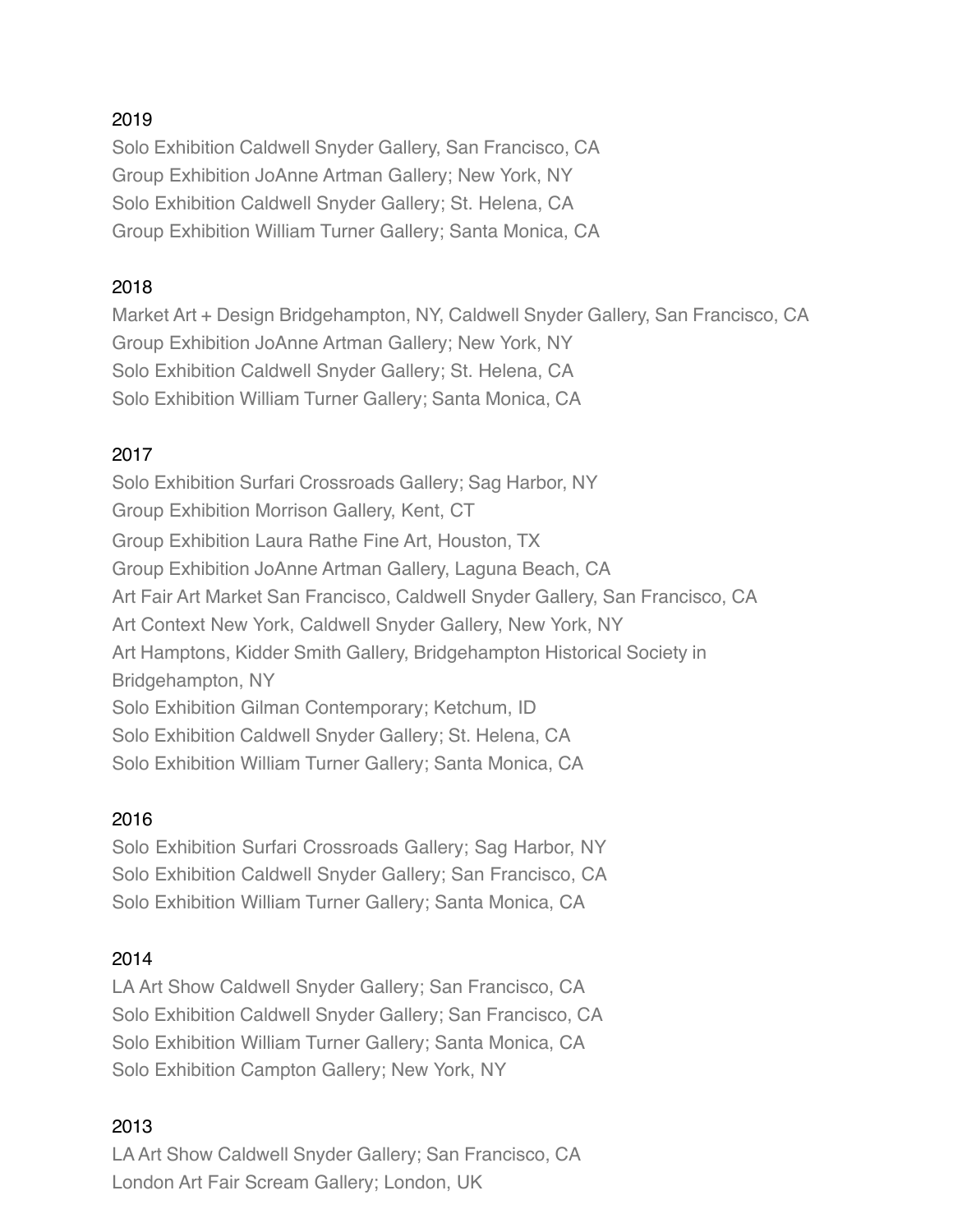Solo Exhibition PEVETO; Houston, TX Solo Exhibition Caldwell Snyder Gallery; St. Helena, CA Solo Exhibition William Turner Gallery; Santa Monica, CA

### 2012

Pulse NY Contemporary Art Fair Freight & Volume, New York, NY LA Art Show Caldwell Snyder Gallery; San Francisco, CA London Art Fair Scream Gallery; London, UK Group Exhibition PEVETO; Houston, TX Solo Exhibition Caldwell Snyder Gallery; San Francisco, CA Group Exhibition Kevin Barry Fine Art Assoc.; Las Vegas, NV Solo Exhibition Caldwell Snyder Gallery; San Francisco, CA Group Exhibition Freight & Volume, New York, NY Solo Exhibition Campton Gallery; New York, NY Solo Exhibition Scream Gallery; London, UK

#### 2011

Solo Exhibition Caldwell Snyder Gallery; San Francisco, CA Perez Hiltons SXSW Event Austin, TX Group Exhibition Deborah Page Projects, Austin, TX Auction Bonhams UK – Urban Art LAArt Show Los Angeles Art Show; Los Angeles, CA

#### 2010

Art Miami, Art Basel; Miami, FL Solo Exhibition Campton Gallery; New York, NY Group Exhibition Under the Influence of Fashion and Finance. Frederick R. Weisman Museum of Art: Santa Monica, CA Television Giada at Home: Paint & Party. Food Network Episode 2010#2.29. Malibu, CA Solo Exhibition The Get Go. William Turner Gallery: Santa Monica, CA San Francisco Fine Art Fair: Fort Mason, CA Solo Exhibition Caldwell Snyder Gallery; San Francisco, CA Solo Exhibition Marfa Film Festival. Deborah Page Projects: Marfa, TX Auction Christie's Fine Art Auctions: Beverly Hills, CA Group Exhibition People's Gallery Exhibition. Austin City Hall; Austin, TX Solo Exhibition Artspace 111; Ft. Worth, TX LAArt Show. Los Angeles Art Show; Los Angeles, CA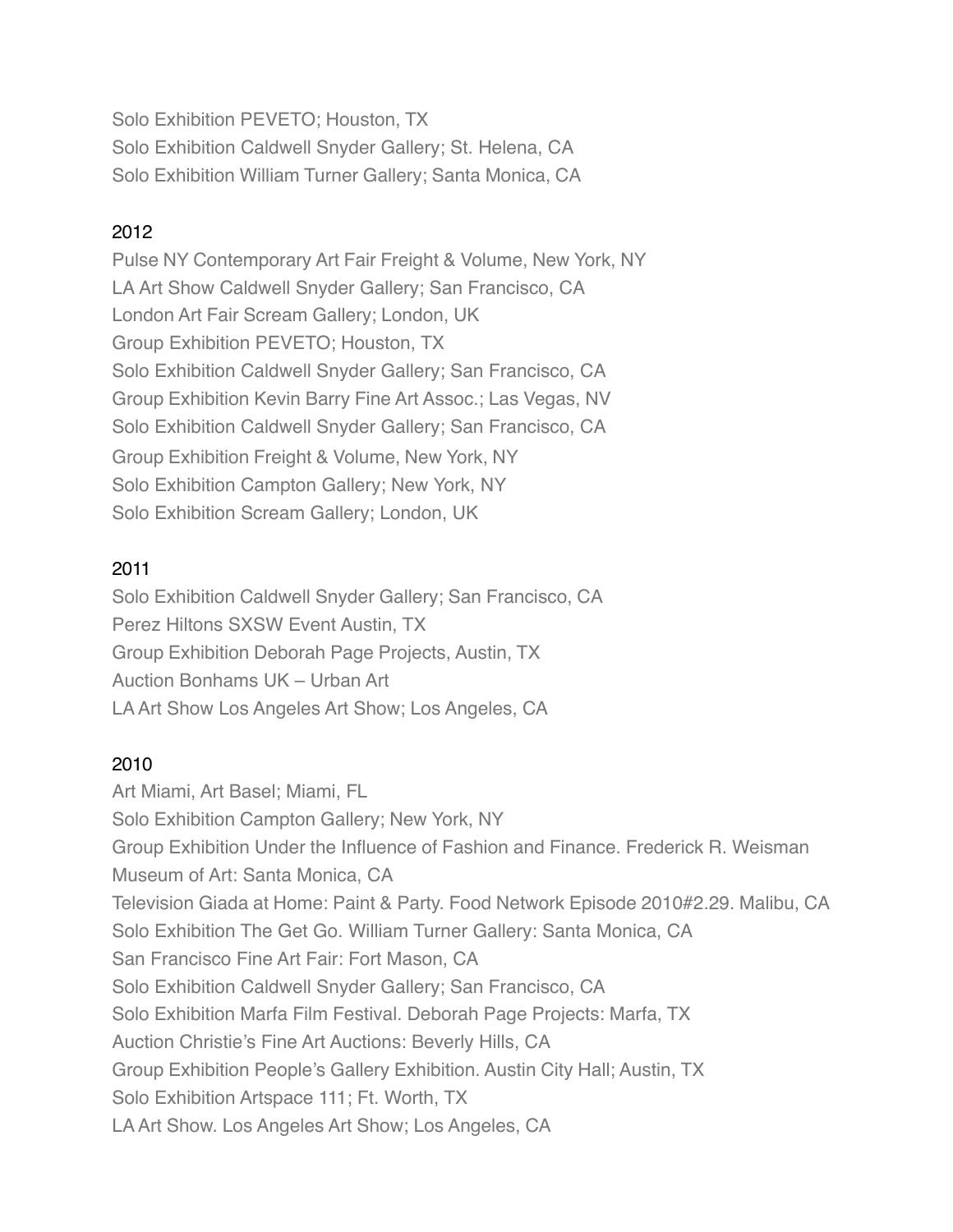Art Miami. Art Basel; Miami, FL Solo Exhibition Campton Gallery; New York, NY Solo Exhibition Recent Paintings. William Turner Gallery; Santa Monica, CA Solo Exhibition Route 99. Caldwell Snyder Gallery; San Francisco, CA Group Exhibition Signs of the Nearly Actual. William Turner Gallery; Santa Monica, CA Group Exhibition Material Boundaries. Spazio Interiors & Deborah Page Projects; Austin, TX Group Exhibition Art Show LA. Caldwell Snyder Gallery; Los Angeles, CA

### 2008

Bridge Art Fair. Art Basel; Miami, FL Red Dot Art Fair. Art Basel; Miami, FL Solo Exhibition The Unforseen. Spazio Interiors; Austin, TX Group Exhibition Susquehanna Art Museum; Harrisburg, PA Solo Exhibition Recent Paintings. Campton Gallery, New York, NY Solo Exhibition Caldwell Snyder Gallery; San Francisco, CA Solo Exhibition Napa Valley Museum; Yountville, CA Group Exhibition American Lifescapes. dba256 Gallery. Winebar; Pomona, CA Group Exhibition Grand Central Art Center, Cal State Fullerton; Santa Ana, CA Solo Exhibition Unforeseen Frontier. William Turner Gallery; Santa Monica, CA Group Exhibition Frederick R. Weisman Museum of Art; Malibu, CA Group Exhibition Roseville Arts; Roseville, CA Group Exhibition Intervention. Pharmaka; Los Angeles, CA Group Exhibition Imago Galleries; Palm Desert, CA Solo Exhibition Eyecandy. Deborah Page Gallery; Santa Monica, CA Solo Exhibition The Seduction. Kidder-Smith Gallery; Boston, MA

#### 2007

Bridge Art Fair Art Basel; Miami, FL Group Exhibition Miami, FL London Art Show Bridge Art Fair, Trafalgar Hotel; London, England Los Angeles Art Show Barker Hangar; Santa Monica, CA Group Exhibition Riverside Art Museum; Riverside, CA Solo Exhibition Aspen, CO Group Exhibition Frederick R. Weisman Museum of Art; Malibu, CA Group Exhibition Colorado Springs Fine Arts Center; Colorado Springs, CO Group Exhibition Contemporary Art Center; New Orleans, LA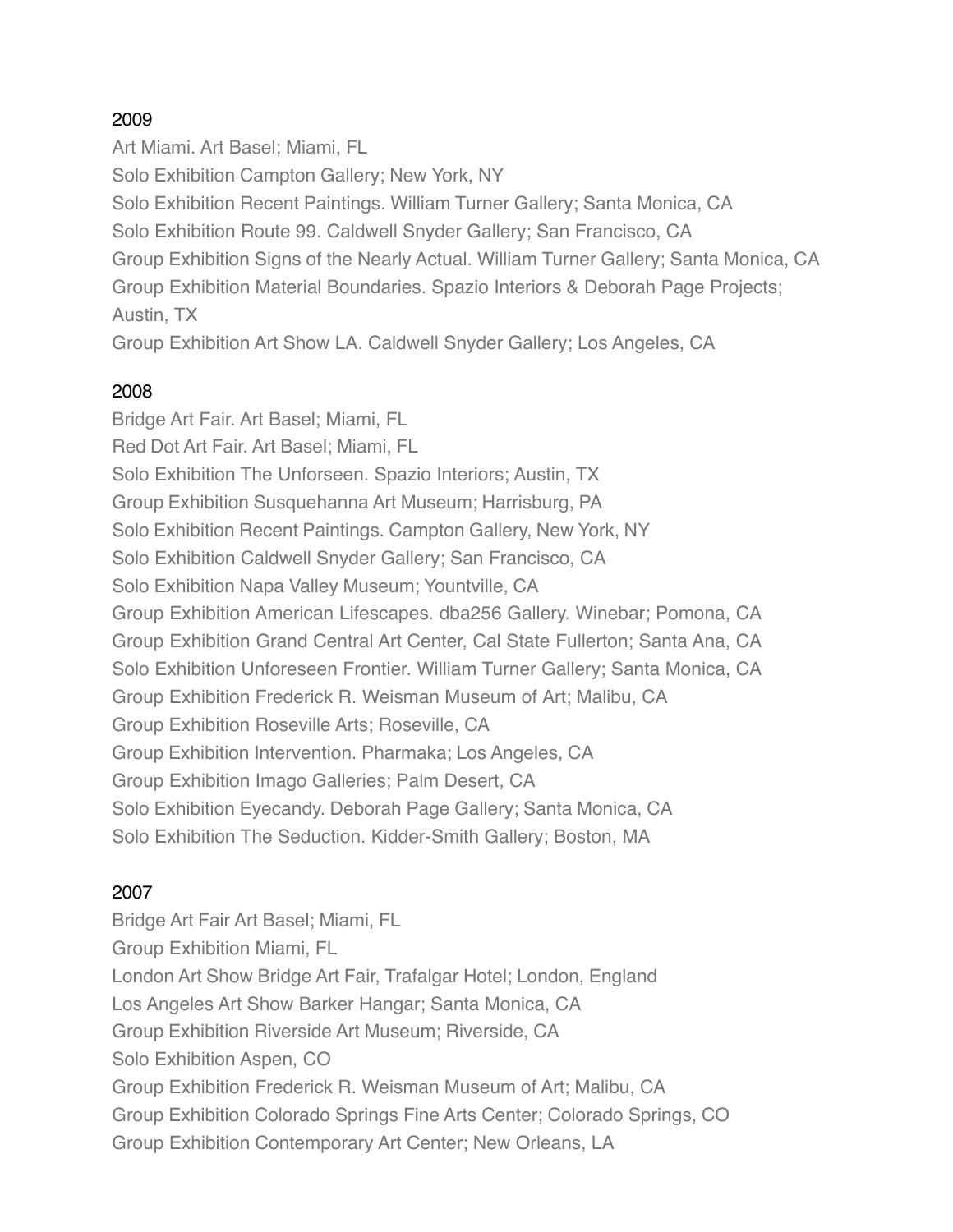DIVA Video Installation Art Basel; Miami, FL Group Exhibition Miami, FL Los Angeles Art Show Barker Hangar; Santa Monica, CA Solo Exhibition Aspen, CO

#### 2005

Solo Exhibition Aspen, CO Group Exhibition Carnegie Art Museum; Oxnard, CA Solo Exhibition New York, NY

#### 2004

Solo Exhibition William Turner Gallery; Los Angeles, CA Group Exhibition Aspen, CO Group Exhibition New York, NY Solo Exhibition Kidder-Smith Gallery; Boston, MA Film Exhibition Co-executive Producer "Darth Days", 7 min short-film, 24p Hi-def; Switch Studios, Venice, CA

#### 2003

Solo Exhibition William Turner Gallery; Los Angeles, CA Group Exhibition Elaine Baker Gallery; Boca Raton, FL Solo Exhibition Kidder-Smith Gallery; Boston, MA Group Exhibition Bucheon Gallery; San Francisco, CA

#### 2002

Group Exhibition Elaine Baker Gallery; Boca Raton, FL Solo Exhibition Kidder-Smith Gallery; Boston, MA Year in Installation Hum Music Design; Venice, CA Solo Exhibition Imago Galleries; Palm Desert, CA

#### 2001

Solo Exhibition So Hyun Gallery; New York, NY Solo Exhibition William Turner Gallery; Venice, CA

#### 2000

Solo Exhibition Bucheon Gallery; San Francisco, CA Solo Exhibition "Kidnapping", No Prisoners; Los Angeles, CA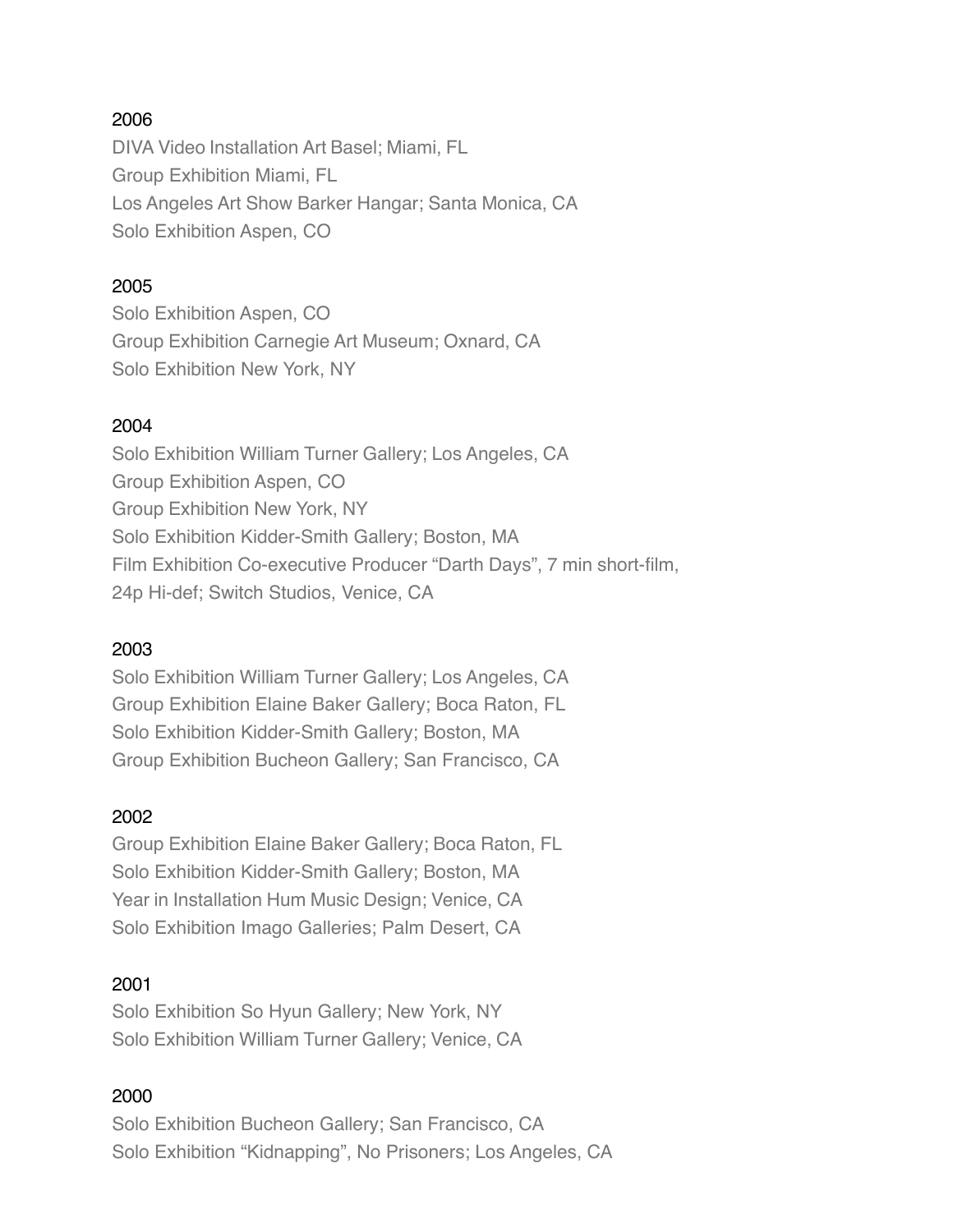Film Exhibition "The Kidnapping" 35 mm. 15 minute color short. Dolby Surround Sound Robert Wagner, Lisa Zane, Chris Reed, Shawn Woods Solo Exhibition Lejneiks Fine Art; San Francisco, CA

#### 1998

Group Exhibition Lejneiks Fine Art; San Francisco, CA Group Exhibition Buschlen Mowatt Gallery; Vancouver, Canada

### 1997

Solo Exhibition Peter Blake Gallery; Laguna Beach, CA Solo Exhibition Buschlen Mowatt Gallery; Vancouver, Canada Group Exhibition Auberge du Soleil; St. Helena, CA Group Exhibition Bucheon Gallery; San Francisco, CA

#### 1996

Solo Exhibition Slutzky Sheffner Contemporary Art; Newport Beach, CA Solo Exhibition Barney's New York. Window Installation. Los Angeles, CA Solo Exhibition Barney's New York. Window Installation. New York, NY Group Exhibition Laguna Art Museum; Laguna Beach, CA

#### 1995

Solo Exhibition The Viper Room. William Turner Gallery; Venice, CA Solo Exhibition Objects. Slutzky Sheffner Contemporary Art; Newport Beach, CA Group Exhibition Newport Harbor Art Museum; Newport Beach, CA Group Exhibition Triton Art Fair; San Francisco, CA Group Exhibition Pated Paper. Louis Stern Gallery; Los Angeles, CA Group Exhibition American Collage. William Turner Gallery; Venice, CA

#### 1994

ART LA '94 William Turner Gallery; Los Angeles, CA Solo Exhibition Ted Mendenhal Gallery; Pasadena, CA Solo Exhibition William Turner Gallery; Venice, CA Group Exhibition Night of the Masque. Newport Harbor Art Museum; Newport Beach, CA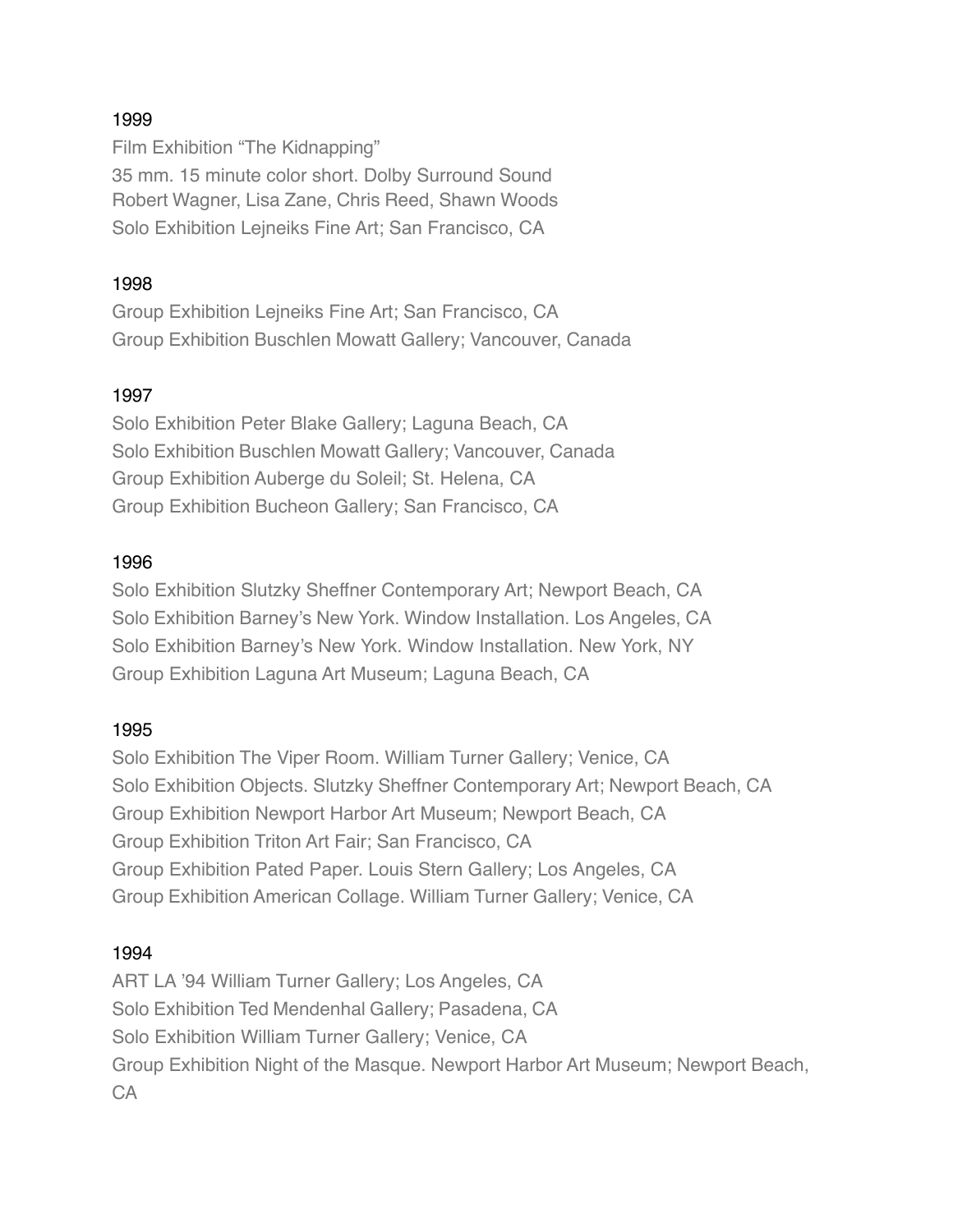ART LA '93 William Turner Gallery; Los Angeles, CA Solo Exhibition William Turner Gallery; Venice, CA Solo Exhibition Brandt Schneider Contemporary Art; Napa, CA Group Exhibition Project for AmFAR; New York, NY Group Exhibition Gallery 57; San Francisco, CA

#### 1992

ART LA '92 William Turner Gallery; Los Angeles, CA Solo Exhibition American Journals. William Turner Gallery; Venice, CA Group Exhibition Chicago International Art Exposition; Chicago, IL Group Exhibition William Turner Gallery; Chicago, IL Group Exhibition Object/Image Found. TransAmerican Gallery; Los Angeles, CA

### 1991

ART LA '91 William Turner Gallery; Los Angeles, CA Solo Exhibition Life Series. William Turner Gallery; Venice, CA Group Exhibition Art London '91. William Turner Gallery; London, England

#### 1986

Group Exhibition Newport Harbor Art Museum; Newport Beach, CA Group Exhibition Imagination Celebration; The Kennedy Center Installation, NY

#### 1985

Group Exhibition Newport Harbor Art Museum; Newport Beach, CA

#### 1983

Group Exhibition Book Exhibitions. Palo Alto Cultural Center; Palo Alto, CA

#### 1981

Group Exhibition Eaton Schoen Gallery; San Francisco, CA Group Exhibition George Eastman House; Rochester, NY Group Exhibition Los Angeles Municipal Art Gallery; Los Angeles, CA

1980 Group Exhibition The Works Gallery; Long Beach, CA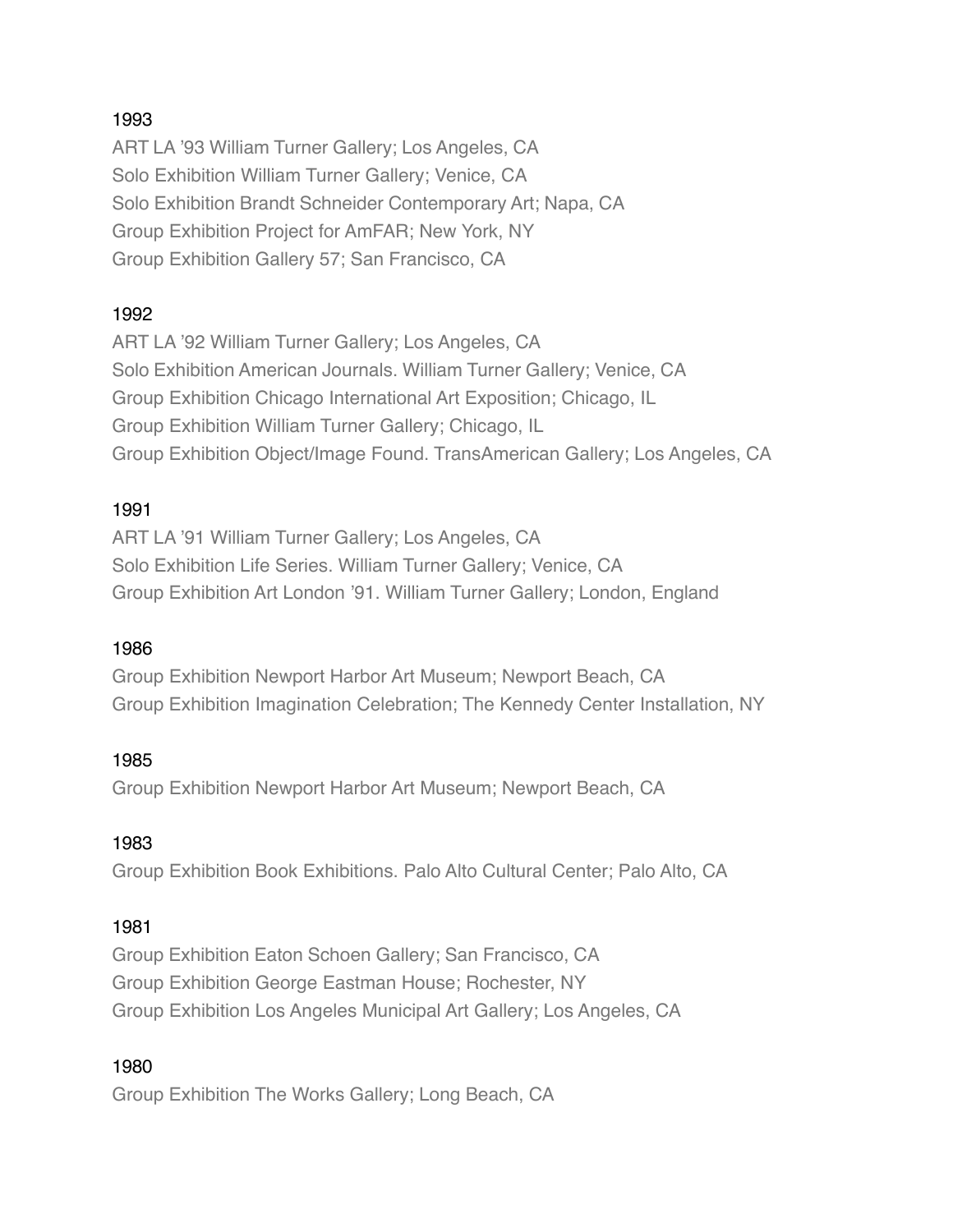Group Exhibition Artworks and Bookworks. LICA; Los Angeles, CA Group Exhibition Los Angeles Municipal Art Gallery; Los Angeles, CA Group Exhibition Judaism Through the Arts. West Valley College; Los Angeles, CA Group Exhibition Glass: Outdoor Installations in City Parks; San Jose, CA

### 1977

Group Exhibition Artist Stories. Libra Gallery; Claremont, CA Group Exhibition Bookworks. Mills College; Hayward, CA Group Exhibition Union Gallery; San Jose, CA Group Exhibition La Mamelle; San Francisco, CA

#### 1975

Group Exhibition Montalvo Center for the Arts; Saratoga, CA Group Exhibition Three People. Gallery One; San Jose, CA Group Exhibition Investigations. John White Performance Gallery; San Jose, CA

# **AWARDS**

1981 National Endowment for the Arts: Publication Grant. 1980 National Endowment for the Arts: Exhibition Grant. 1978 National Endowment for the Arts: Publication Grant.

# **PUBLICATIONS & MEDIA**

Miller, Greg. "Greg Miller:The Get Go." Art Book. 2010.

DeLaurentis, Giada. Giada at Home: Paint & Party (TV Episode 2010 #2.29) Aired: July 17, 2010.

Villalpando, Nicole. "Mt. Bonnell Home Floats Off Edge." Austin American Statesman. Jan. 2, 2010.

Moret, A. "Greg Miller: Recent Work at William Turner Gallery." Art Ltd. Sept/Oct 2009. Miller, Greg. "Greg Miller: Signs of the Nearly Actual." Retrospective Art Book. 2008. Dougherty, Michael B. "Art Attack." Vegas Magazine. May 2009.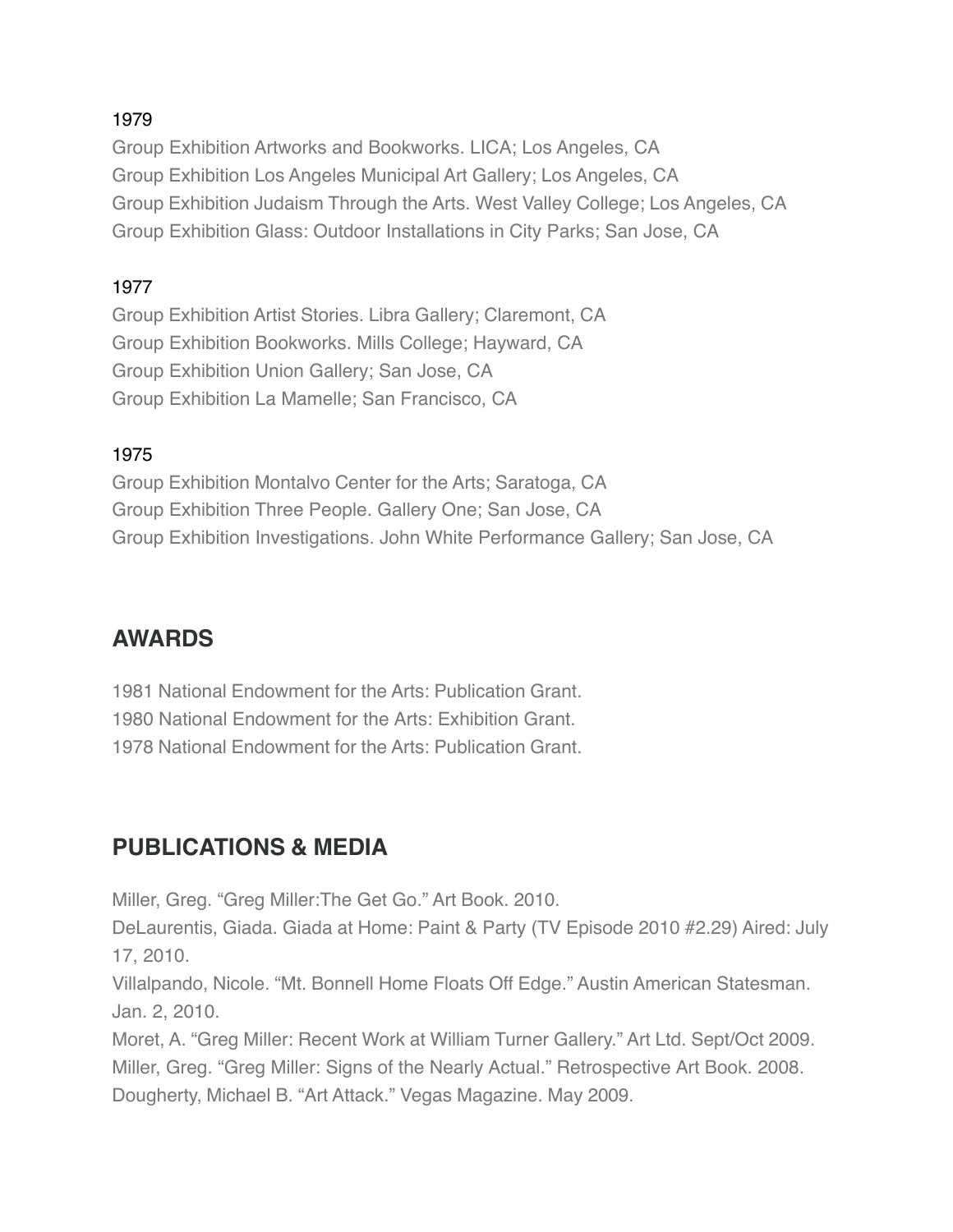"Vintage Americana." American Art Collector. May 2009. Bamsey, Ben. "Greg Miller." Artworks Magazine. Spring 2009. California Dreaming. Angeleno Magazine. The Next Wave. Men's Vogue. Article by Mark Rozzo Gregory Miller. Article by Donald Kuspit The Printed Word. Catalogue. Stephen Moore – editor Bookworks. Catalogue. Artist Catalogue. Jerry McAllister – editor Another Room. Lucy Childs – editor Artworks and Bookworks. Judith Hoffberg and Joan Hugo – editors The Dumb Ox. James Hugunn and Theron Kelly – editors McQuaid, Cate. "Going Back to Cali." The Boston Globe. February 20, 2008. Pagel, David. "Art: Reviews." Los Angeles Times. December 31, 1992. Shattil, Arlene. "CIACE, Art Chicago a Study in Contrasts." Art Business News. June 1992. Campbell, Jenny. Orange County Register. April 1986 Smith, Caalon. Los Angeles Times. January 1986. Curtis, Cathy. Orange County Register. January 1986. Jones, Judy. Irvine World News. December 1985. Muchnic, Suzanne. "Major and Minor." Los Angeles Times. 1981. Burkhart, Dorothy. "Introductions." San Jose Mercury. 1979. MacDonald, Robert. "Images of Women." Art Week. 1979. Caen, Herb. "Censorship at the Kaiser Building." San Francisco Chronicle. 1979. Sheer, Charles. "Corporations/The Arts." Oakland Tribune. 1979. Hugo, Joan. "Artist Book." Art Week. 1977. "California Artist." Artes Visuales. October, 1976. Grant, Lynn. "The Printed Word." Art Week. March, 1976.

# **PROFESSIONAL**

#### 1989 – 1985

Claremont Graduate School of Art. Claremont, CA Associate Professor of Painting, Drawing and Sculpture Laguna College of Art & Design, Laguna Beach, CA